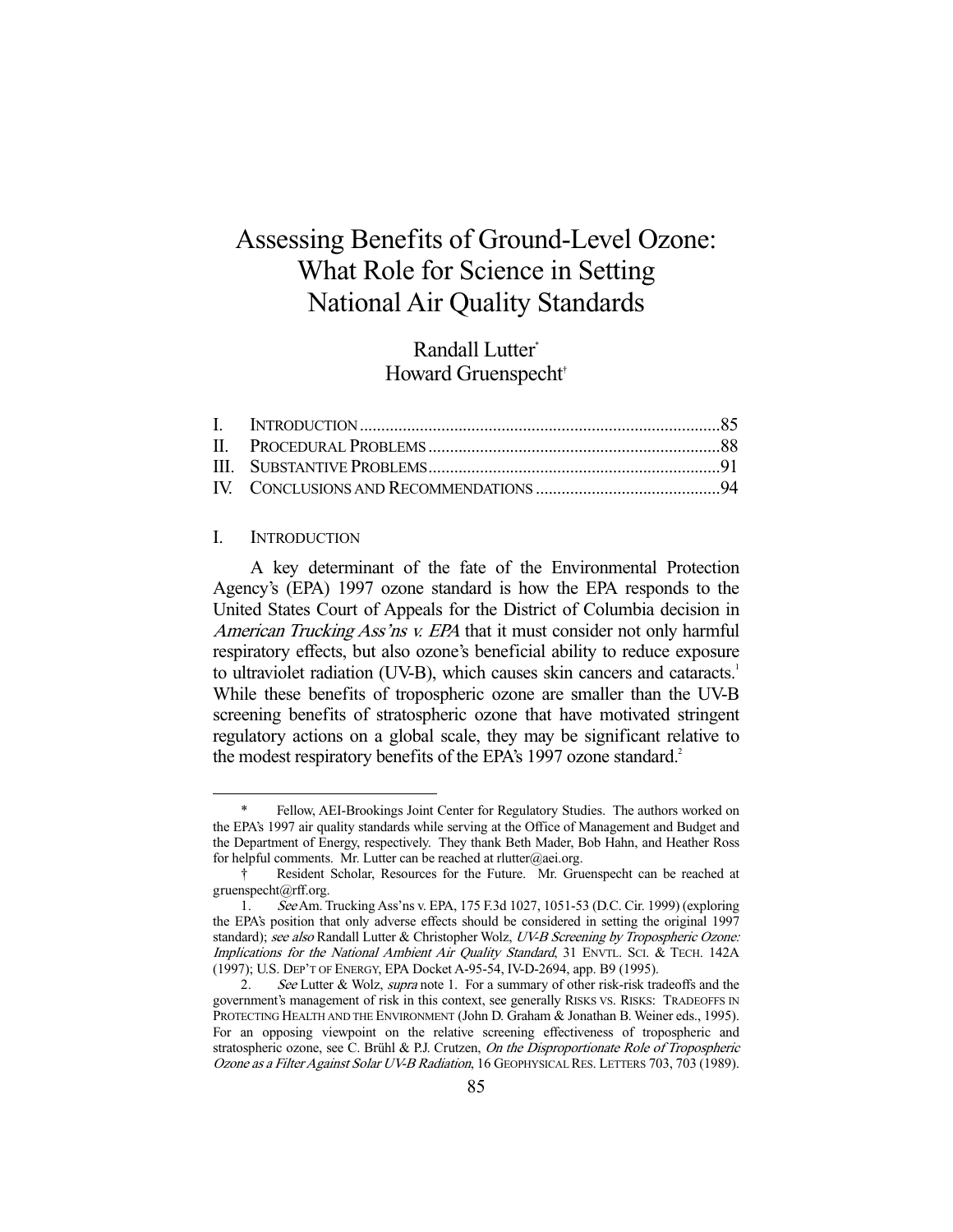On January 19, 2001, then-EPA Administrator Carol Browner signed a proposed response to the Court of Appeals remand (The Response).<sup>3</sup> The Response states that information linking changes in ground level ozone concentrations to changes in exposures to UV-B radiation is too uncertain to warrant relaxing the standard issued in 1997.<sup>4</sup> It also says associated changes in UV-B radiation exposures would likely be very small from a public health perspective.<sup>5</sup> It then embraces the seemingly inconsistent conclusions that the benefits of tropospheric ozone are both "unquantifiable" and "small."6 Finally it reproposes an ozone standard identical to the one promulgated in 1997.<sup>7</sup> The new Administration has prevented publication of the Response, but released a fairly similar proposed response to the remand while this Article was going to press.<sup>8</sup>

 The Clean Air Act accords a key role to science and scientific advisory bodies in the development of air quality standards. The Act establishes a committee, the EPA's Clean Air Scientific Advisory Committee (CASAC), to assist in the development of air quality criteria.<sup>9</sup> This Committee reviews a *Criteria Document*, which, according to the Clean Air Act, must "accurately reflect the latest scientific knowledge useful in indicating the kind and extent of *all identifiable effects* on public health or welfare which may be expected from the presence of such pollutant in the ambient air."<sup>10</sup> The Clean Air Act directs the EPA to issue air quality standards, which, "in the judgment of the Administrator, based on such criteria and allowing an adequate margin of safety, are requisite to protect the public health."<sup>11</sup>

 Historically, the EPA has extended scientific review beyond the minimum legal requirements. For example, the EPA asked CASAC to review a "Staff Paper," which translates the science in the Criteria *Document* into terms useful to policy makers.<sup>12</sup> To supplement CASAC's

 <sup>3.</sup> EPA, NATIONAL AMBIENT AIR QUALITY STANDARDS FOR OZONE: PROPOSED RESPONSE TO REMAND (2001), available at http://www.epa.gov/ttn/oarpg/t1/fr\_notices/uvbnotic.pdf [hereinafter RESPONSE TO REMAND].

 <sup>4.</sup> Id. at 2.

 <sup>5.</sup> Id.

 <sup>6.</sup> Id. at 100-01.

 <sup>7.</sup> Id. at 104.

<sup>8.</sup> See generally National Ambient Air Quality Standards for Ozone; Proposed Response to Remand, 66 Fed. Reg. 57,268 (Nov. 14, 2001), available at http://www.epa.gov/ fedrgstr/EPA-AIR/2001/November/Day-14/a27820.pdf.

 <sup>9.</sup> Clean Air Act, 42 U.S.C. §§ 7409(d)(2), 7417 (1994).

<sup>10.</sup> See id. § 7408(a)(2) (emphasis added).

<sup>11.</sup> See id. § 7409(b)(1) (emphasis added).

<sup>12.</sup> See GEORGE T. WOLFF, CLEAN AIR SCIENTIFIC ADVISORY COMMITTEE, CASAC CLOSURE ON THE PRIMARY STANDARD PORTION OF THE STAFF PAPER FOR OZONE (Nov. 30, 1995)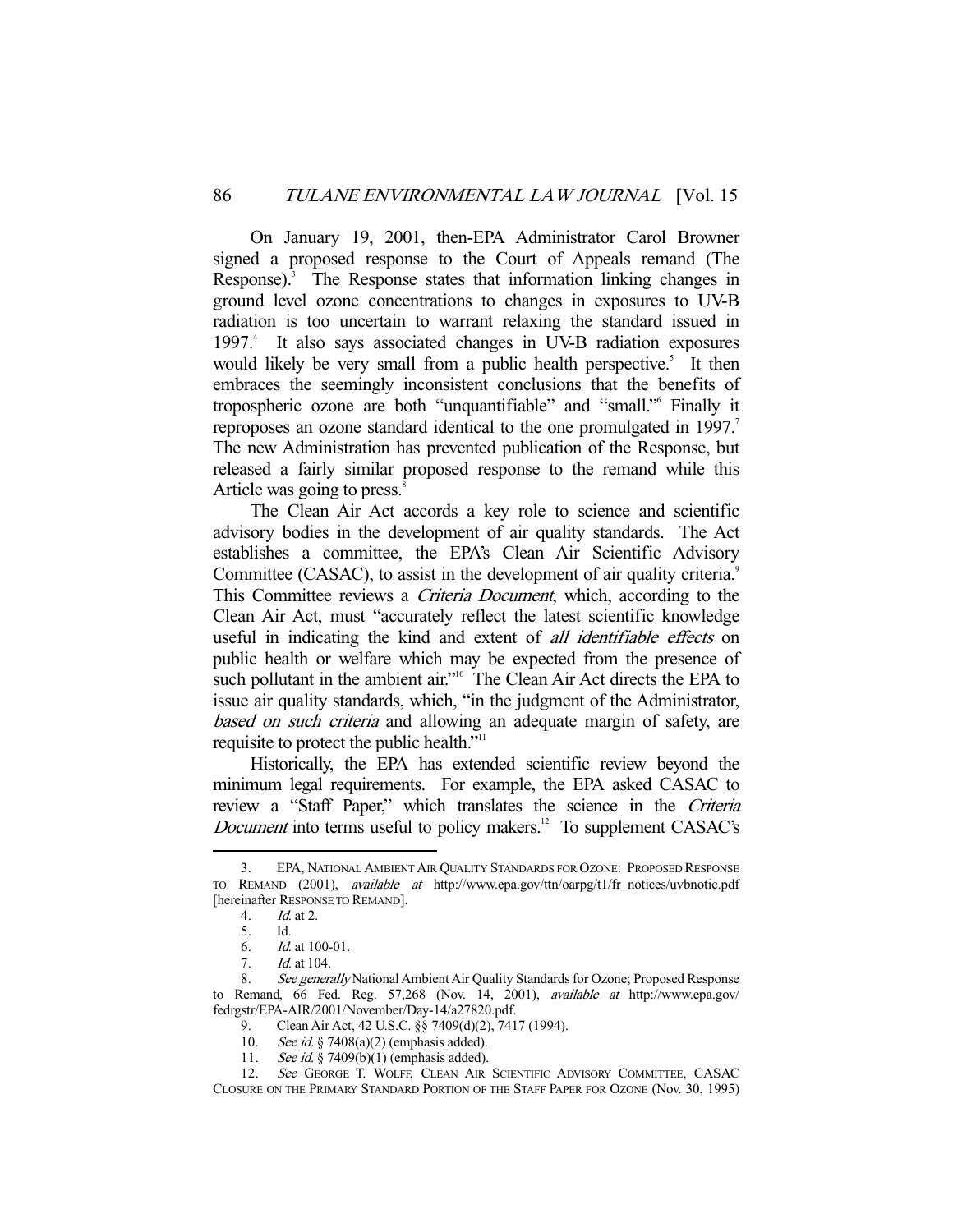work, the EPA asked the scientific community, interested parties, and the general public to comment on both documents.<sup>13</sup>

 We show here that the Response has an inadequate scientific basis that could expose the ozone standard to further legal challenges. The Response argues that reproposal of the 1997 standard is appropriate given the existing administrative record and that reopening the record to allow CASAC review of UV-B related health effects is unnecessary.<sup>14</sup> But the EPA's 1996 air quality Criteria Document, on which the standard must be "based," has *no* discussion of UV-B related health effects.<sup>15</sup>

 We also identify several concerns that, in the absence of CASAC review, raise doubts about whether the respiratory health improvements outweigh UV-B related health effects. The Response states that UV-B related health effects are small without comparing estimates of such effects with the respiratory health benefits of the ozone standard. It dismisses UV-B related effects as unquantifiable without identifying a threshold level of uncertainty necessary for this conclusion. It also makes highly selective use of available information and analyses without providing any justification.

 In sum, the Response sets an unwise precedent for the EPA to act without assurances that its actions are based on a strong scientific foundation as recommended by the National Academies of Science.<sup>16</sup> This is particularly true given the increased importance of careful science apparent in the Supreme Court's recent interpretation of the Act.<sup>17</sup> The Court confirmed the EPA's longstanding contention that it could not consider costs in setting air quality standards.<sup>18</sup> But it added that this section of the Act requires the "EPA to set air quality standards at the level that is 'requisite'—that is, not lower or higher than is necessary—to protect the public health with an adequate margin of safety."<sup>19</sup> Even

<sup>(</sup>EPA Doc. No. EPA-SAB-CASAC-LTR-96-002); see also GEORGE T. WOLFF, CLEAN AIR SCIENTIFIC ADVISORY COMMITTEE, CASAC CLOSURE ON THE SECONDARY STANDARD PORTION OF THE STAFF PAPER FOR OZONE (Apr. 4, 1996) (EPA Doc. No. EPA-SAB-CASAC-LTR-96-006); GEORGE T. WOLFF, CLEAN AIR SCIENTIFIC ADVISORY COMMITTEE, CASAC CLOSURE ON THE AIR QUALITY FOR OZONE AND RELATED PHOTOCHEMICAL OXIDENTS (Nov. 28, 1995) (EPA Doc. No. EPA-SAB-CASAC-LTR-96-001).

 <sup>13.</sup> EPA, EPA'S NATIONAL AMBIENT AIR QUALITY STANDARDS: THE STANDARD REVIEW/REEVALUATION PROCESS, FACT SHEET (July 17, 1997), at http://www.epa.gov/ttn/oarpg/ naaqs.html.

<sup>14.</sup> See RESPONSE TO REMAND, *supra* note 3, at 25.

 <sup>15.</sup> See Clean Air Act, 42 U.S.C. § 7409(a)(1), (b)(1).

<sup>16.</sup> See generally NAT'L RES. COUNCIL, STRENGTHENING SCIENCE AT THE EPA: RESEARCH MANAGEMENT AND PEER-REVIEW PRACTICES (2000).

 <sup>17.</sup> See Whitman v. Am. Trucking Ass'ns, 531 U.S. 457 (2001).

 <sup>18.</sup> See id.

 <sup>19.</sup> Id. at 476.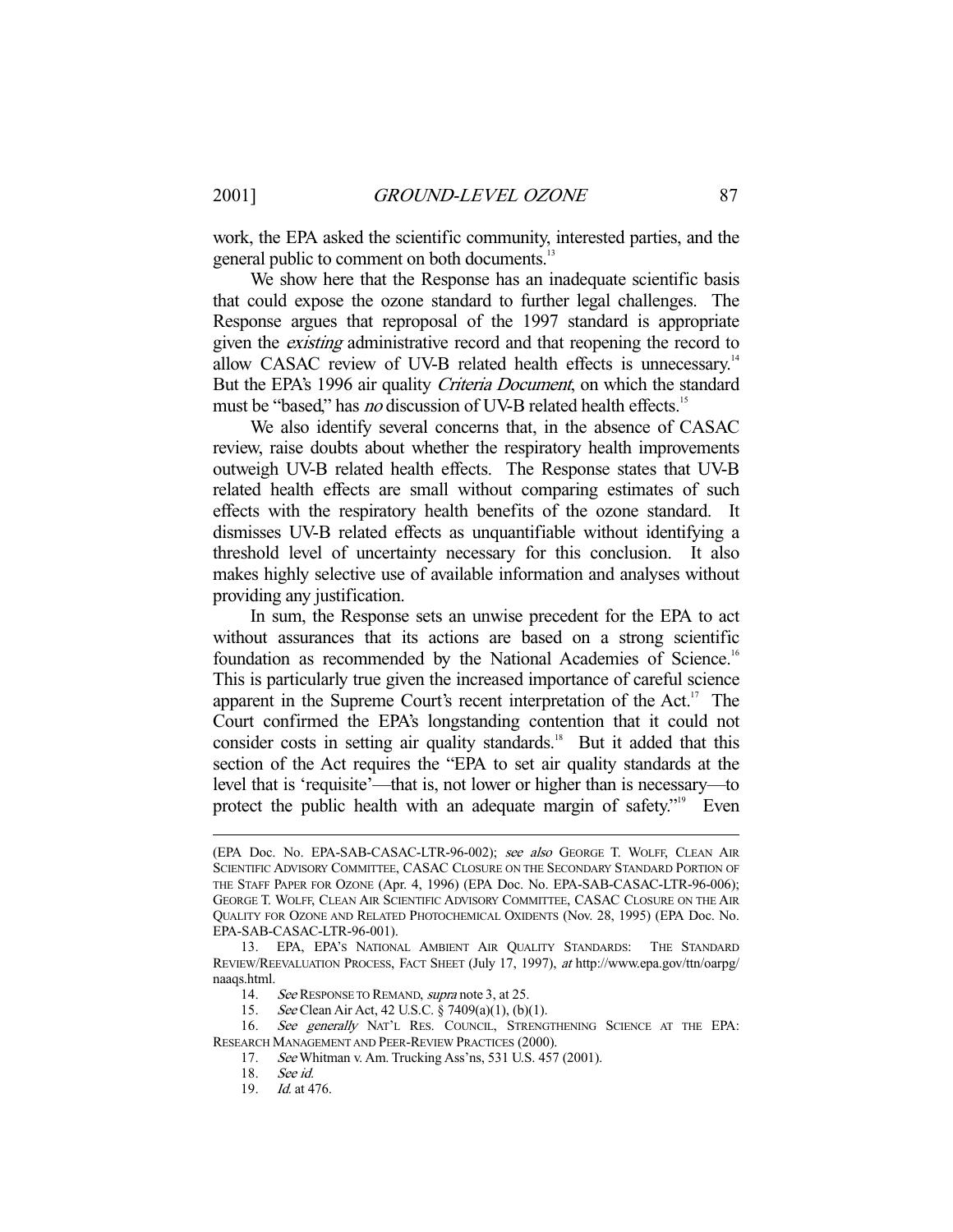without tradeoffs between skin cancers and respiratory function, the EPA will need a careful risk assessment in order to set a standard that meets this criterion.

 The next two Parts address issues of process and substance respectively. The final Part outlines our recommendations.

#### II. PROCEDURAL PROBLEMS

 In its May 1999 American Trucking Associations decision, the United States Circuit Court of Appeals for the D.C. Circuit ruled that the "EPA must consider positive identifiable effects of a pollutant's presence in the ambient air in formulating air quality criteria under section 108 and NAAQS under section 109."20

 The EPA's Response to this decision seems inconsistent with provisions of the Clean Air Act. A key question is whether the EPA's air quality criteria, on which standards must be "based,"<sup>21</sup> already "accurately reflect<sup>"22</sup> knowledge of beneficial, UV-B related ozone effects. The Response implies that the existing criteria are sufficient and that reopening the administrative record is unnecessary because the EPA recognized in 1997 that tropospheric ozone absorbs UV-B radiation.<sup>23</sup> In support of this claim the Response cites a partial paragraph $^{24}$  in the threevolume Criteria Document. But the two sentences are silent about health effects. Obviously, the existing Criteria Document falls well short of the Act's mandate to "accurately reflect the latest scientific knowledge."<sup>25</sup>

The inadequacy of the *Criteria Document* results from CASAC's truncated review of the UV-B question. At a March 1995 public meeting, Dr. Marvin Frazier of the Department of Energy presented to CASAC an analysis suggesting that UV-B related health effects associated with a ten parts-per-billion reduction in tropospheric ozone could total dozens of

 <sup>20.</sup> Am. Trucking Ass'ns v. EPA, 175 F.3d 1027, 1052 (D.C. Cir. 1999) (emphasis added). The Administration did not seek Supreme Court review of this issue.

 <sup>21.</sup> Clean Air Act, 42 U.S.C. § 7409(b)(1) (1994).

<sup>22.</sup> *Id.* § 7408(a)(2).

<sup>23.</sup> RESPONSE TO REMAND, *supra* note 3, at 21.

<sup>24.</sup> Id. This paragraph states, "However, the intensity of UV-B radiation reaching the earth's surface may be attenuated by O3-pollution in the lower troposphere (Brühl and Crutzen, 1989). Differences in the degree of this attenuation probably contribute to the discrepancies between recently observed trends in surface-level UV-B intensities (Scotto et al., 1988; Blumenthaler [sic] and Ambach, 1990)." EPA, 2 AIR QUALITY CRITERIA FOR OZONE AND RELATED PHOTOCHEMICAL OXIDANTS 5-79 (1996), microformed on EP 1.23/6:600/P-93/004bF (U.S. Gov't Printing Office) (citing Brühl & Crutzen, supra note 2, at 704; Joseph Scotto et al., Biologically Effective Ultraviolet Radiation: Surface Measurements in the United States, 1974 to <sup>1985</sup>, 239 SCIENCE 762, 763 (1988); Mario Blumthaler & Walter Ambach, Indication of Increasing Solar Ultraviolet-B Radiation Flux in Alpine Regions, 248 SCIENCE 206, 207 (1990)).

 <sup>25. 42</sup> U.S.C. § 7408(a)(2).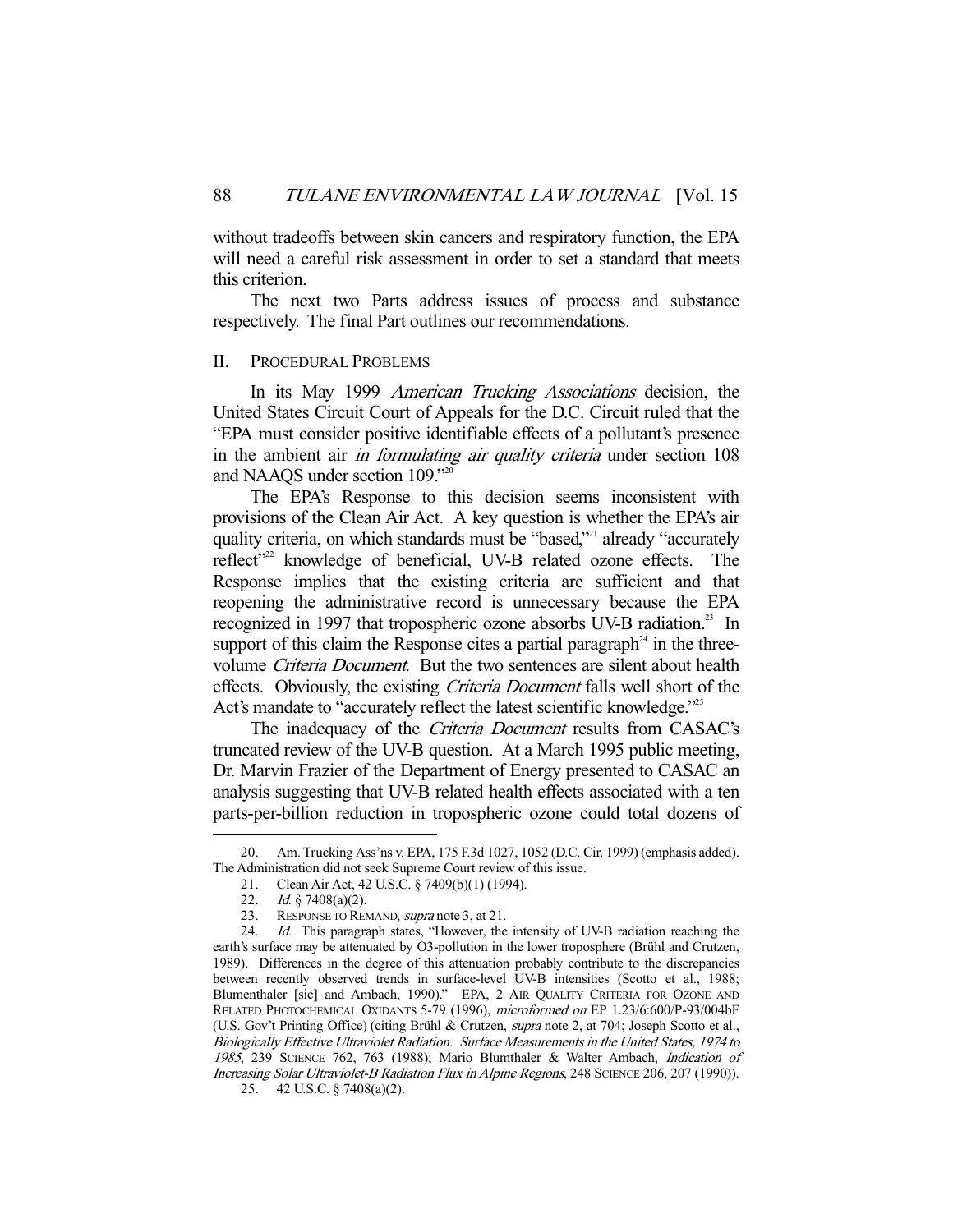deaths, thousands of nonmelanoma skin cancers, and tens of thousands of cataracts.26 Following the presentation, one CASAC member asked about governmental mechanisms for looking at this issue in a comprehensive fashion and the argument for having this information factored into the *Criteria Document*, as perhaps distinct from having the information available in some other form. He then posed the key question: "Should this group [CASAC] take responsibility for this problem?"<sup>27</sup> The EPA staff replied, "We do not think ... that the health effects of UV-B have to be added to the Criteria Document."<sup>28</sup> The EPA staff also noted that there was as yet no decision on the separate policy question of whether UV-B health effects should be used to set the standards.<sup>29</sup> Based on this advice from the EPA staff, the 1996 Criteria Document excluded both Dr. Frazier's assessment of UV-related health risks and CASAC's views about how to incorporate such risk estimates into the standard-setting process.

 A second major procedural problem with the Response is its complete neglect of an earlier EPA analysis. It does not cite a 1997 EPA assessment of UV-B related health effects that was given to the Office of Management and Budget and is available in its docket. This assessment states:

Any decrease in atmospheric ... ozone causes an increase in solar ... radiation incident at the Earth's surface and therefore an increase in the incidence of non-melanoma skin cancers . . . under the assumption that all other pertinent factors are held constant. The methodology for estimating such increases (of both UV levels and skin cancer incidence) is well established.<sup>30</sup>

The study concludes that 696 cases of nonmelanoma skin cancers would result each year from the changes in ozone concentration that it modeled,<sup>31</sup> but the Response fails to mention this work.

 The 1997 EPA assessment goes beyond earlier work by Cupitt (1994), Frazier (1995), and Lutter and Wolz (1997), who had assessed changes in UV-B and associated skin cancers and cataracts based on an

-

31. Id.

<sup>26.</sup> See Lutter & Wolz, *supra* note 1, at 144A (summary of Dr. Frazier's estimates).

 <sup>27.</sup> EPA, Clean Air Scientific Advisory Committee Ozone Review Panel, Tr. at 212 (Mar.

<sup>21, 1995).</sup> 

 <sup>28.</sup> Id. at 217.

 <sup>29.</sup> See id.

 <sup>30.</sup> EPA, IMPROVED ESTIMATE OF NON-MELANOMA SKIN CANCER INCREASES ASSOCIATED WITH PROPOSED TROPOSPHERIC OZONE REDUCTIONS, OMB Docket Number 2060-AE-57 on the 1997 National Ambient Air Quality Standard for Ozone, at 1 (May 22, 1997) [hereinafter CANCER INCREASES].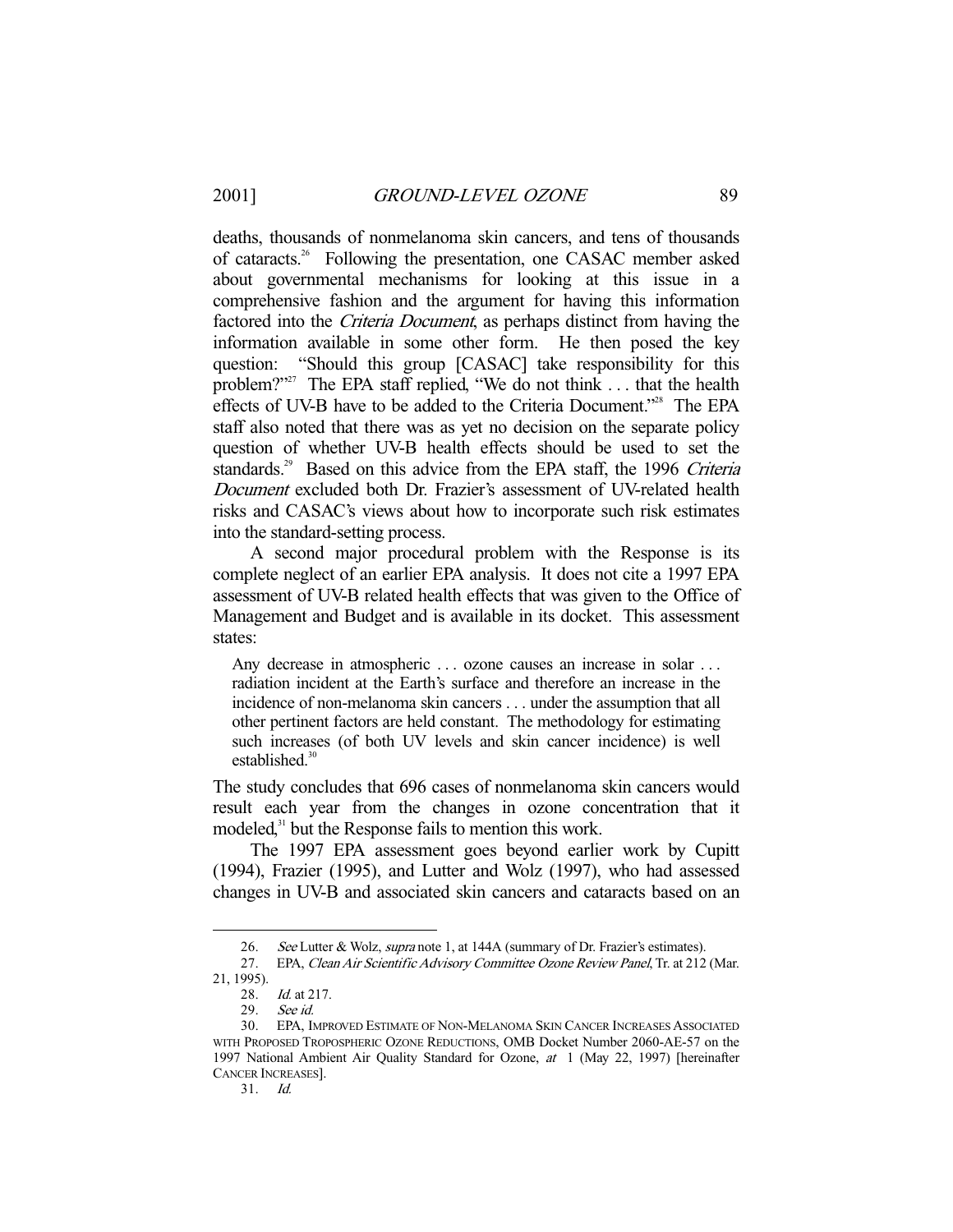assumed uniform decline of ten parts per billion in seasonal average ozone concentrations.<sup>32</sup> The 1997 research assessed health effects for a change in ozone concentrations between a state-specific baseline and full attainment of the EPA's proposed standard including changes in UV-B exposure at one-hour intervals throughout daylight hours.<sup>33</sup>

 The EPA has not refined its 1997 assessment, although a quick review suggests three areas for improvements. First, the analysis assumes a "current baseline" which is likely to result in an overstatement of adverse UV-B related health effects resulting from the standard to the extent that ozone concentrations would decline even in the absence of the new standard as areas approach attainment with the pre-existing ozone standard.<sup>34</sup> Second, the analysis assumes that the entire population of each state experiences changes in ozone concentration that reflect a statewide average.<sup>35</sup> Because most people reside in major metropolitan areas where ozone concentrations exceed the statewide average, this approach will understate the average change in ozone concentration experienced by U.S. residents under the new standard. Third, the study is silent on other UV-B related health effects, though these may collectively be more important. Making these improvements is important because they could either raise or lower estimated benefits.

 Finally, the Response departs from established procedures in deciding not to quantify UV-B related health effects without first seeking CASAC's advice. Earlier, in assessing the possible decline in mortality risk from reduced ozone concentrations, the EPA based its decision not to develop quantitative estimates on advice from CASAC.<sup>36</sup> The 1996 Criteria Document concluded that the association between ozone and

<sup>32.</sup> See generally Larry T. Cupitt, Draft Memorandum, Calculations of the Impact of Tropospheric Ozone Changes on UV-B Flux and Potential Skin Cancers, EPA ORD/AREAL Docket A-95-54, IV-D-2694, app. B2 (1994); U.S. DEP'T OF ENERGY, EPA Docket A-95-54, IV-D-2694, app. B9 (1995); Lutter & Wolz, supra note 1, at 144A.

<sup>33.</sup> See generally CANCER INCREASES, supra note 30.<br>34. See id.

<sup>34.</sup> See id.<br>35. See id.

 <sup>35.</sup> See id.

 <sup>36.</sup> The EPA did develop quantitative estimates of mortality effects of ozone for use in its benefit-cost analysis. It based these in part on research that became available after CASAC concluded its review of the Criteria Document. But these were on the other side of the firewall separating the EPA's economic analysis from its decision-making. See generally EPA, REGULATORY IMPACT ANALYSIS FOR THE PARTICULATE MATTER AND OZONE NATIONAL AMBIENT AIR QUALITY STANDARDS AND PROPOSED REGIONAL HAZE RULES (July 16, 1997), available at http://www.epa.gov/ttn/oarpg/naaqsfin/ria.html; see also National Ambient Air Quality Standards for Ozone; Final Rule, 62 Fed. Reg. 38,855, 38,859 (July 18, 1997) (to be codified at 40 C.F.R. pt. 50).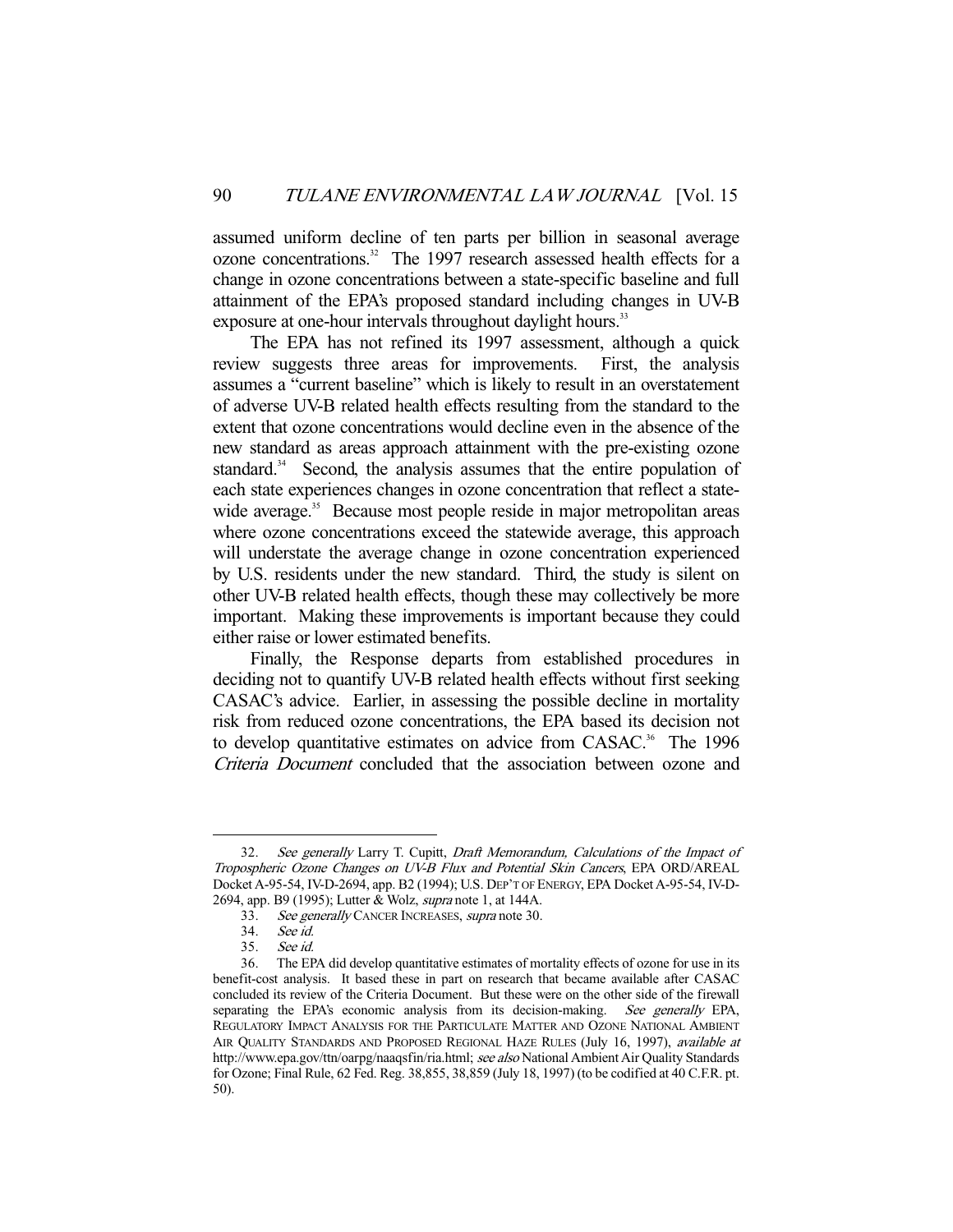mortality needed further investigation.<sup>37</sup> In contrast, the Response left UV-B related health risks unquantified without any advice from CASAC.

## III. SUBSTANTIVE PROBLEMS

 There are substantive problems with the Response, in addition to the procedural concerns outlined above. First, there is an internal inconsistency in its determination that information linking tropospheric ozone to UV-B related health effects is too uncertain to warrant relaxation of the standard. The Response justifies this conclusion in part by stating that "associated changes in UV-B radiation exposures of concern would likely be very small from a public health perspective."<sup>38</sup> Yet this conclusion appears inconsistent with its view that UV-B related effects on public health are unquantifiable. The Response even states at one point that UV-B related health effects are "are likely very small, albeit unquantifiable."<sup>39</sup> The Response begs the question how one can conclude something is small without measuring it quantitatively.

 Second, notwithstanding the statement in the 1997 paper that the methodology for quantification of health risks is "well established,"40 the Response concludes that UV-B related health effects are unquantifiable.<sup>41</sup> It is impossible, however, to judge the scientific merit of that conclusion because the Response does not identify a threshold level of uncertainty above which effects would be unquantifiable. Moreover, it is unclear whether the uncertainty associated with UV-B related effects will be smaller than uncertainty associated with other effects that the EPA has quantified. In other contexts, the EPA has quantified risks that are very uncertain. For example, in a recent drinking water regulation addressing cancer risks from disinfection byproducts, the EPA reported that the baseline risks varied from 1 to  $10,000$  cases of cancer per year.<sup>42</sup> The Response's conclusion that the benefits cannot be quantified is difficult to understand.

 <sup>37.</sup> See EPA, AIR QUALITY CRITERIA FOR OZONE AND RELATED PHOTOCHEMICAL OXIDANTS, EPA Rep. No. EPA/600/AP-93/004a-c, at 7-161 (1996), available at http://www.epa.gov/NCEA/ozone.htm, microformed on EP 1.23/6:600/P-93/004bF (U.S. Gov't Printing Office) [hereinafter AIR QUALITY CRITERIA].

 <sup>38.</sup> RESPONSE TO REMAND, supra note 3, at 2.

 <sup>39.</sup> Id. at 100.

<sup>40.</sup> CANCER INCREASES, *supra* note 30, at 1.

 <sup>41.</sup> Id. at 2.

<sup>42.</sup> See National Primary Drinking Water Regulations: Disinfectants and Disinfection Byproducts; Final Rule, 63 Fed. Reg. 69,389 (Dec. 1998) (to be codified at 40 C.F.R. pt. 9, 141, 142), available at http://www.epa.gov/fedrgstr/EPA-WATER/1998/December/Day-16/w32887. htm.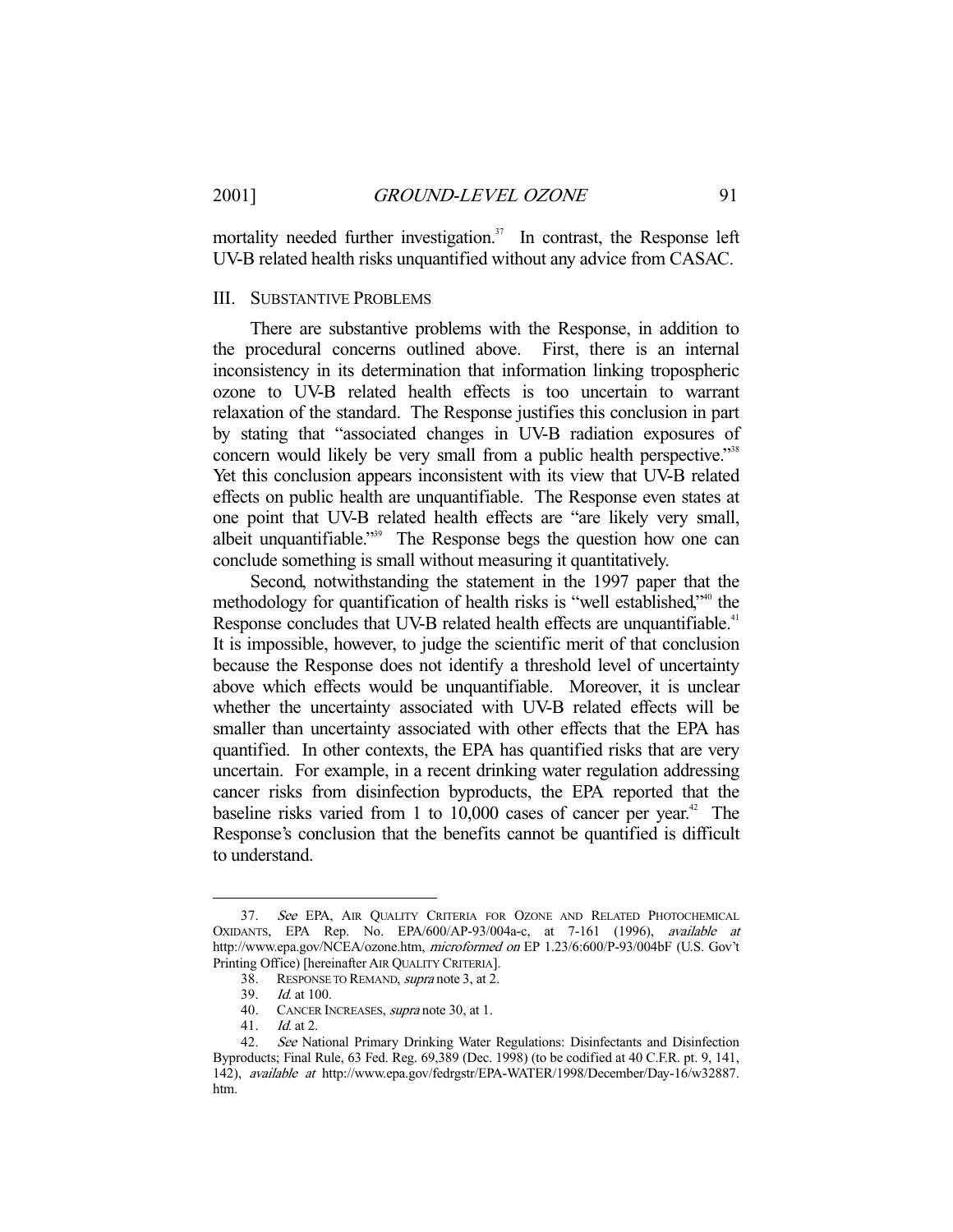Third, the EPA's conclusion that the benefits of ozone are small is not based on any comparison of these benefits with estimates of the respiratory health benefits from the 1997 standard. Unfortunately, from the perspective of protecting public health, this is the only sensible basis by which to judge size.

 The Response acknowledges that many of the factors important in conducting an assessment of UV-B related effects in a given area are also important in the assessment of respiratory health effects.<sup>43</sup> These factors cannot therefore provide an explanation of why respiratory effects, but not UV-related effects, can be quantified. In search of such an explanation, the Response states: "While analogous to the respiratoryrelated factors, there are a number of important differences between these sets of factors that arise."<sup>44</sup> Yet it provides no persuasive reasons why the four listed differences are sufficient to prevent quantification of health effects related to UV-B and not to respiratory function. Two of these differences—whether the health effects are "direct" (related to respiration) or "indirect" (related to solar radiation) and whether they derive from dermal or inhalation exposures—are by themselves irrelevant to determining the magnitude and uncertainty of risks. Another—whether effects vary with skin color—is also irrelevant. Skin color is no different from other demographic variables like age, level of physical activity, and health status that the EPA already considers in its risk assessments. The fourth difference, that quantifiable respiratory health effects stem from short-term exposures while UV-B related health effects result from chronic exposures, could affect the form of a healthbased air quality standard. It could not, however, affect whether UV-B related health effects are quantifiable.<sup>45</sup>

 Almost all of the sources of uncertainty in UV-B related health effects mirror similar sources of uncertainty in respiratory health effects. For example, aerosols affecting UV-B screening by low-level ozone and air pollutants may modify the effects of ozone on human respiration.<sup>46</sup> One exception, the effects of a more stringent standard on the column of

<sup>43.</sup> See RESPONSE TO REMAND, supra note 3, at 76-78.<br>44 Id at 77

Id. at 77.

 <sup>45.</sup> Id. Note that the EPA's rationale for the standard includes concern about unquantified "possible long-term damage to the lungs." National Ambient Air Quality Standards for Ozone; Final Rule, 62 Fed. Reg. 38,855, 38,855-56 (July 18, 1997) (to be codified at 40 C.F.R. pt. 50). Estimates of chronic health effects depend on assumptions about how emissions-related declines in ozone concentrations vary with weather patterns and times of day or season. In its assessments of respiratory risks, the EPA already addresses these variations by assuming ozone concentrations "rollback" as the standard becomes more stringent. See id. at 38,867.

<sup>46.</sup> See AIR QUALITY CRITERIA, supra note 37.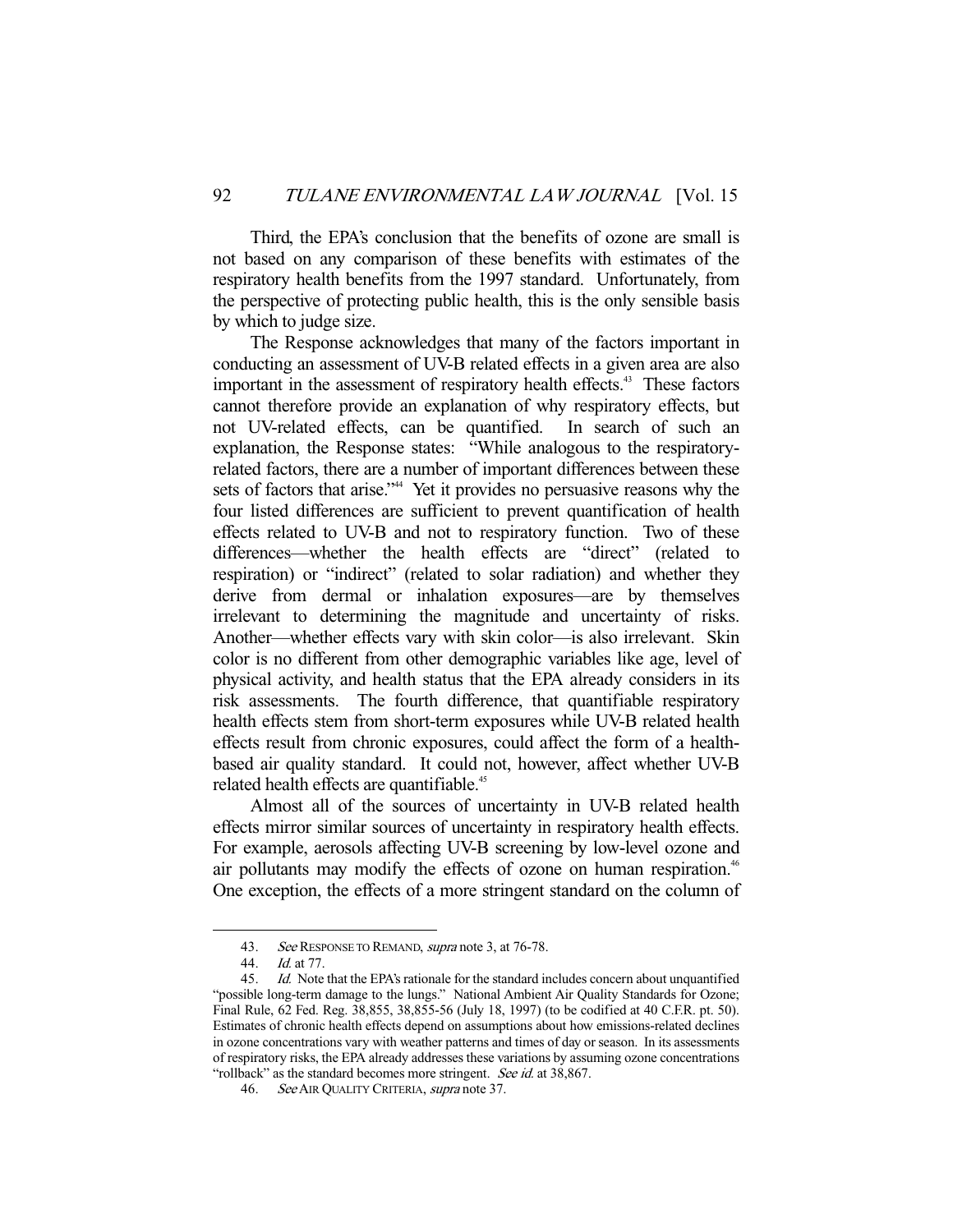ozone above the ground, is not the subject of serious discussion in the Response.<sup>47</sup> The Response seems to deviate from the D.C. Circuit's instructions that the EPA evaluate health benefits using the "same approach" as it does for reviewing studies showing benefits from ozone reductions.<sup>48</sup> The Response imposes a higher hurdle for quantifying UV-B related effects than respiratory effects.

 The EPA's 1997 analysis, which the Response ignores, suggests that benefits of ozone may be significant relative to the respiratory health benefits of the ozone standard.<sup>49</sup> To illustrate, we assume for simplicity that the ratio of nonmelanoma skin cancer cases to other health effects is the same as it was in the estimates presented by Dr. Frazier of the Department of Energy.<sup>50</sup> In this case, the total annual number of additional melanoma cases, melanoma fatalities, and cataracts would be 10, 3, and 1800 respectively for a lower-bound estimate and 46, 9, and 4600 respectively for an upper-bound estimate.<sup>51</sup> This back-of-theenvelope calculation can in no way substitute for a thorough risk assessment, or for CASAC's assessment and review of air quality criteria. It does, however, cast doubt on the Response's finding that UV-B related health effects are negligible.

 It is useful to compare these estimates of UV-B related health effects with the respiratory health effects estimated by the EPA for the 1997 ozone standard. The EPA reported that the ozone standard would avoid forty hospital admissions in New York City among asthmatics.<sup>52</sup> For nine cities the EPA estimated that the number of "outdoor" children experiencing temporary "moderate lung function decreases" would fall by 70,000 per year, while those experiencing temporary "large lung function decreases" would fall by about  $40,000$  per year.<sup>53</sup> In addition, it estimated that 14,000 children would avoid episodes of "moderate or severe pain on deep inspiration."<sup>54</sup> The EPA believes that these

 <sup>47.</sup> The Response discusses this issue without using any data other than unpublished internal staff analyses dating to 1994. See RESPONSE TO REMAND, supra note 3, at 88-89.

 <sup>48.</sup> Am. Trucking Ass'ns v. EPA, 175 F.3d 1027, 1053 (D.C. Cir. 1999).

<sup>49.</sup> See generally CANCER INCREASES, supra note 30.

<sup>50.</sup> See Lutter & Wolz, supra note 1, at 144A (summary of Dr. Frazier's estimates).

 <sup>51.</sup> See id.

 <sup>52.</sup> RESPONSE TO REMAND, supra note 3, at 52-53.

<sup>53.</sup> See National Ambient Air Quality Standards for Ozone; Final Rule, 62 Fed. Reg. 38,855, 38,865 nn. 2-3 (July 1997) (to be codified at 40 C.F.R. pt. 300).

<sup>54.</sup> See id. at 38,865 n.4. CASAC opinion generally held that single, short-term, and moderate health effects occurring in healthy individuals should not be considered adverse. See also EPA, REVIEW OF THE NATIONAL AMBIENT AIR QUALITY STANDARDS FOR OZONE: ASSESSMENT OF SCIENTIFIC AND TECHNICAL INFORMATION OAQPS STAFF PAPER, EPA Rep. No. EPA-452/R-96-007 (1996), microformed on EP 4.2:AM 1/4 (U.S. Gov't Printing Office).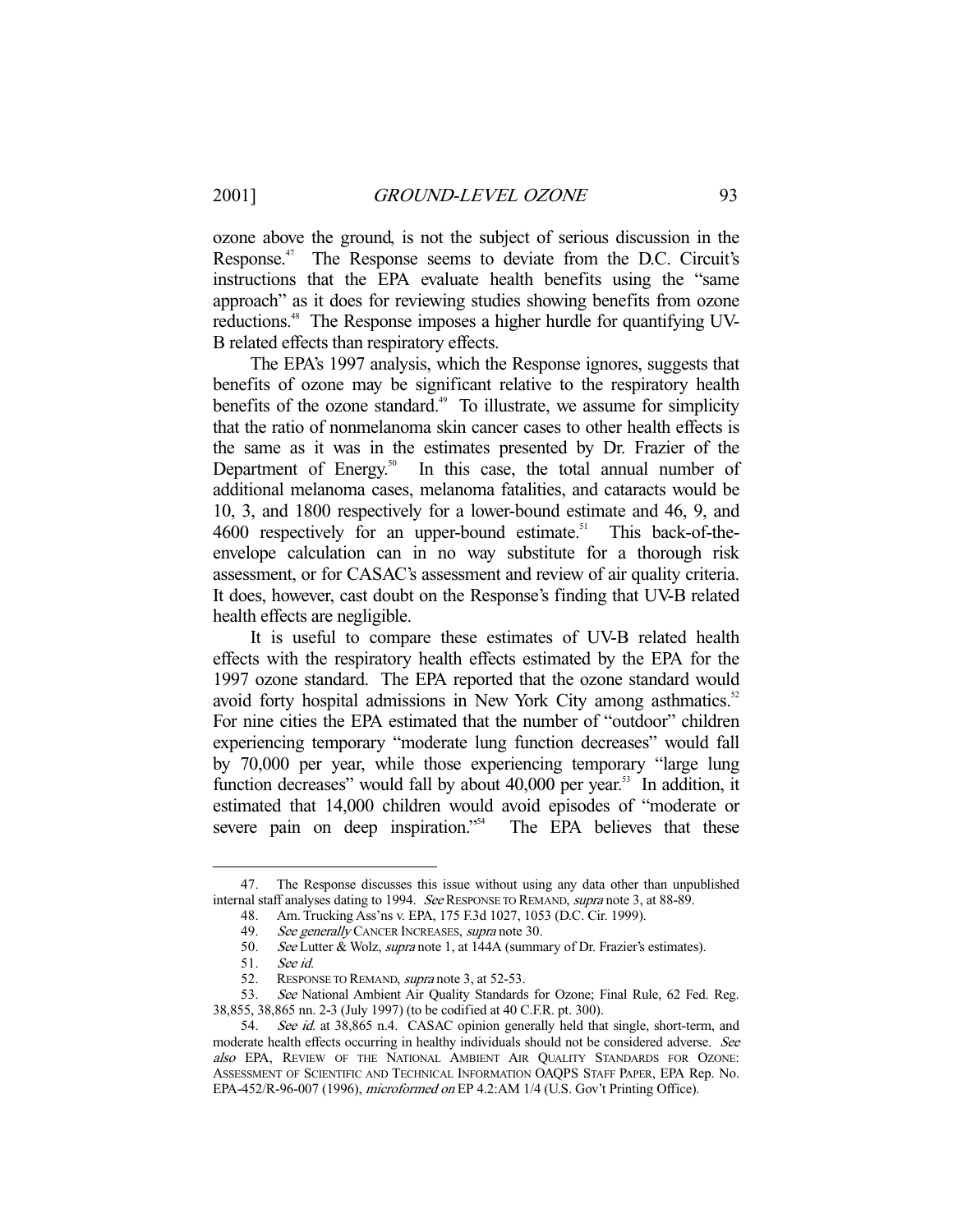quantifiable respiratory health effects represent the measurable part of a pyramid of larger magnitude.<sup>55</sup> Notwithstanding the possibility of such a pyramid, we believe the available evidence suggests that the UV-B related health effects of reductions in ozone are large enough relative to these respiratory effects that they cannot be dismissed without further serious analysis.

#### IV. CONCLUSIONS AND RECOMMENDATIONS

Principled standard-setting requires more than science.<sup>56</sup> While decisions of public health should be guided by the most painstaking scientific analysis available, science cannot substitute for the value judgments implicit in any decision about how safe is safe enough, or whether cleaner air is worth having given the costs of achieving it. The charade of pretending that policy judgments are driven exclusively by scientific considerations<sup>57</sup> has enabled the EPA to duck comparison between UV-B related benefits and ozone hazards in the name of an exaggerated reliance on one-sided scientific knowledge.

 The Clean Air Act provides a significant role for science in establishing a sound basis for policy decisions. The Court's decision that the EPA must consider the benefits of ozone has left the EPA with a Criteria Document that does not provide an adequate scientific basis for a new ozone standard. The EPA's Response to the Court's decision creates an unwelcome precedent for curtailing scientific review prescribed by the Act.

 The EPA's actions to limit the scope of scientific review should not be rewarded. No public good is served by steering CASAC away from reviewing and assessing the science of UV-B screening and related testimony presented in CASAC hearings. This is especially true given the statement by the EPA staff to CASAC that no policy decision had yet been made on the issue of whether UV-B screening effects would be considered by the Administrator.

 The EPA's actions since the Court of Appeals remand are also troubling. In the twenty months after the Court's decision, the EPA made

 <sup>55.</sup> National Ambient Air Quality Standards for Ozone; Final Rule, 62 Fed. Reg. at 38,868.

 <sup>56.</sup> Brief of Amici Curiae Gary E. Merchant et al. at 15, Browner v. American Trucking Ass'ns, Inc., 531 U.S. 942 (2000) (No. 99-1257), available at http://www.aei.brookings.org/ publications/briefs/brief\_00\_02.pdf.

<sup>57.</sup> See C. Bowden Gray, The Clean Air Act Under Regulatory Reform, 11 TUL. ENVTL. L.J. 235, 239-47 (1998); Wendy E. Wagner, The Science Charade in Toxic Risk Regulation, 95 COLUM. L. REV. 1613, 1614-17 (1995).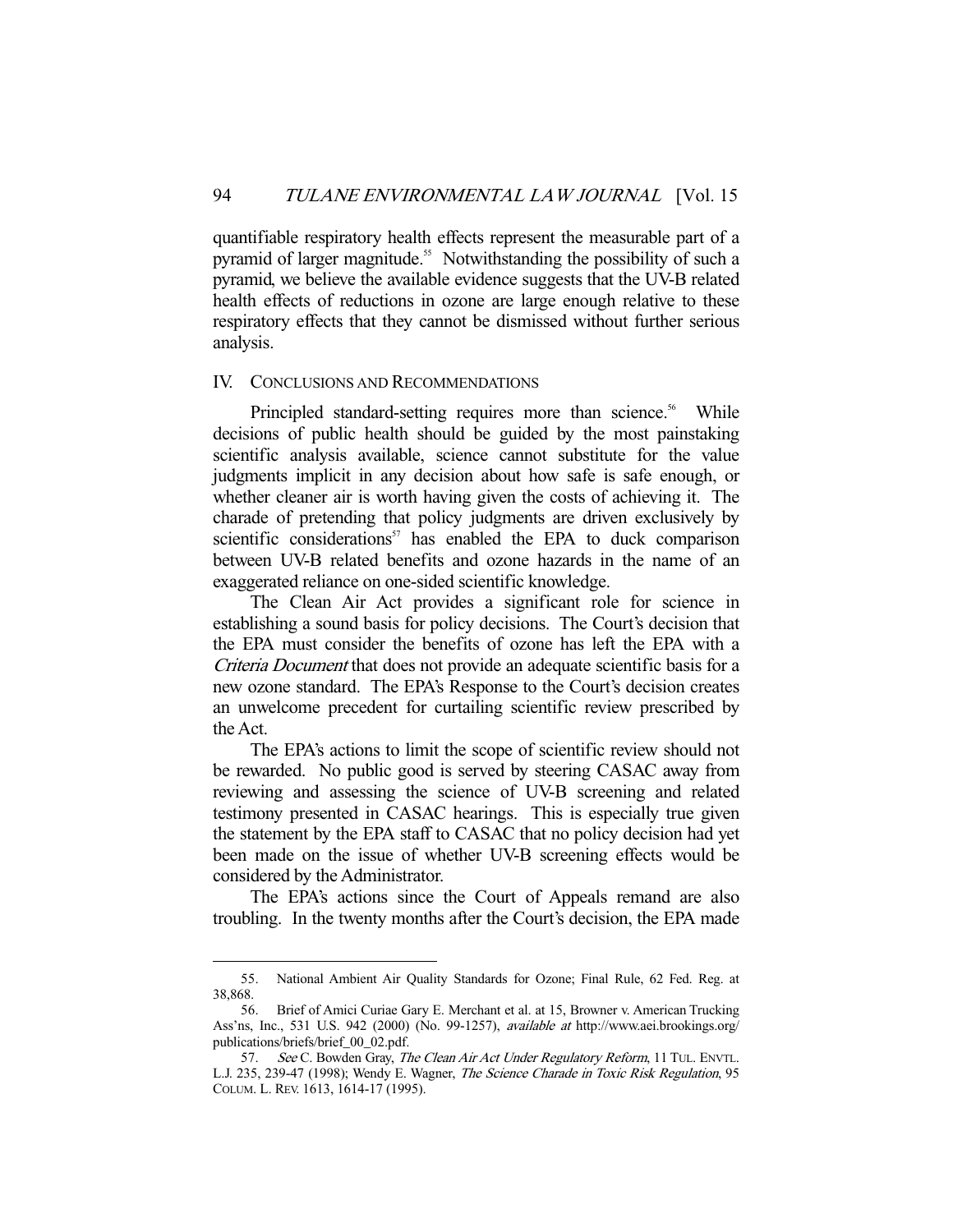no effort to update its risk assessments, develop new information on UV-B screening, or seek CASAC's advice.

 The lack of scientific review means the Response may harm public health. Reductions in respiratory ailments from the Response may not outweigh the increased risk of skin cancers and cataracts. We therefore make the following recommendations:

- The EPA should expeditiously update its 1997 risk assessment of UV-B screening effects, correcting for deficiencies that have already been identified. In accordance with the court remand, the EPA should prepare a supplement to the 1997 Criteria Document that summarizes the literature on health effects from UV-B screening and the findings of all available risk assessments. The EPA should also prepare an addendum to its staff paper addressing UV-B screening.
- The EPA should seek scientific advice from CASAC about the magnitude of the beneficial effects of ozone and the most appropriate standard given such effects. To develop this advice, CASAC should convene an appropriate subcommittee that includes several experts in the scientific fields addressed in the supplement to the *Criteria Document* as well as experts familiar with the respiratory health fields addressed in the 1997 criteria document. This team should:
	- review the Criteria Document supplement that, together with the original criteria document, summarizes all identifiable effects;
	- review all draft risk assessments related to UV-B screening, including an updated version of the EPA's 1997 assessment, other risk assessments in the record, and available published literature;
	- -- recommend whether the EPA should quantify given health effects
	- review revisions to the EPA's staff paper.
- CASAC should advise the EPA about the appropriate form and level of the standard, taking account of both adverse and favorable effects of ozone.
- Finally, using the CASAC reviews, the EPA should propose a response to the remand and develop a final standard in light of public comment about its proposal.

 These recommendations are unlikely to delay emissions controls because the EPA already has to respond to the Supreme Court's decision